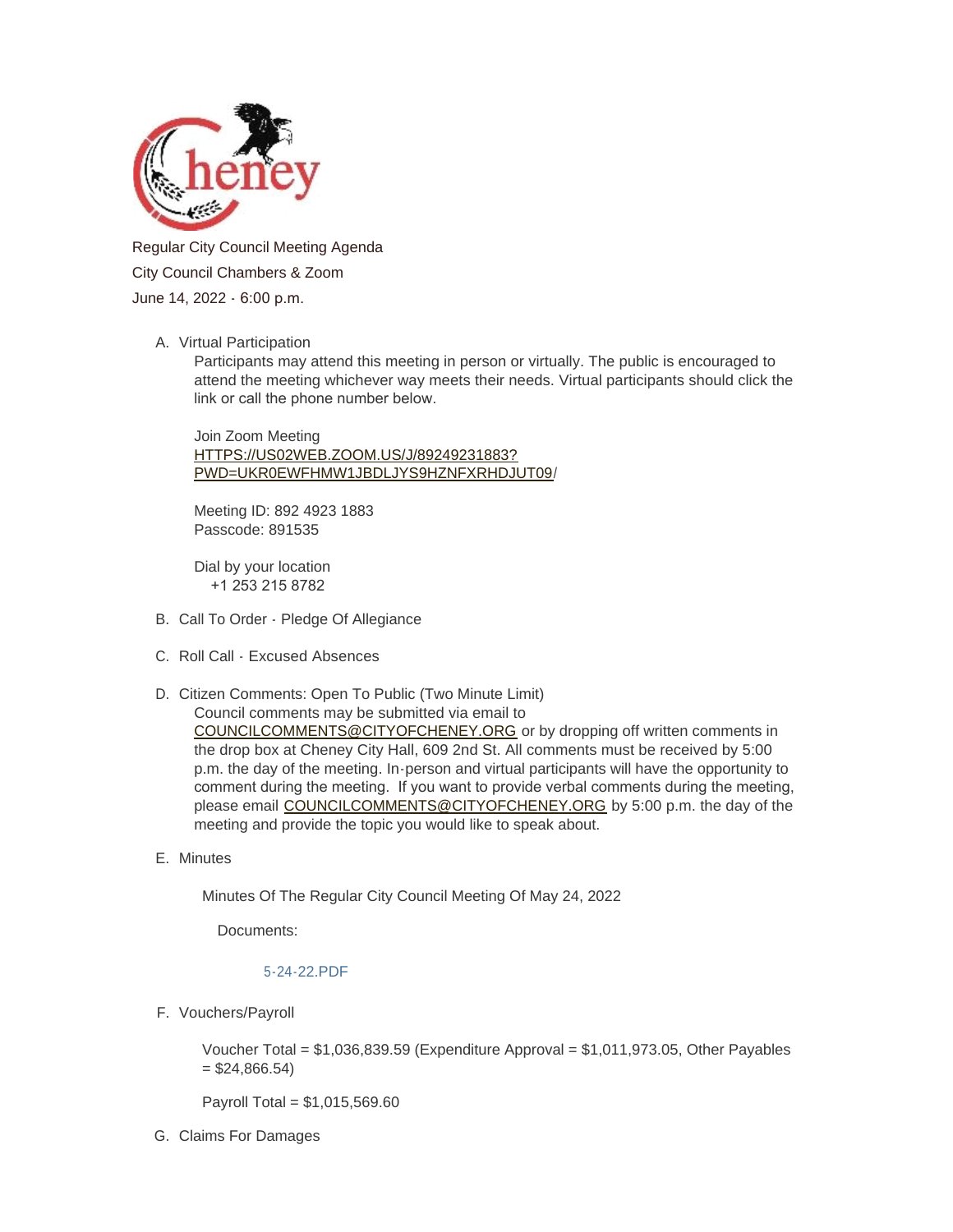H. Small Contracts (Less Than \$10,000) - Approved By Mayor

DC Golf - Golf Lessons = \$125 Per Participant

Sterling Communications - PartnerPLUS Support = \$9,981.38

- I. Information Items
- J. Appointments
- K. Action Items

Public Hearings

**Resolutions** 

22-054 - Resolution F-027 - LUA2021-008 Blackhawk Ridge Addition Preliminary 1. Plat

The Developer is proposing a modified the Blackhawk Preliminary Plat for Council consideration based on records presented in the Planning Commissions open public hearing on March 14, 2022. The modification reduces the number of lots to 34 and provides unplatted property south of the development. The Developer has agreed to consider selling the unplatted property for water utility and open space land.

Documents:

[CCAR 22-054 - BLACKHAWK RIDGE ADDITION PLAT \(S2395174\).PDF](https://www.cityofcheney.org/AgendaCenter/ViewFile/Item/4002?fileID=8673) [RES F-027 - BLACKHAWK RIDGE PLAT..PDF](https://www.cityofcheney.org/AgendaCenter/ViewFile/Item/4002?fileID=8674) [LUA2021-008 - PC RECOMMENDATION.PDF](https://www.cityofcheney.org/AgendaCenter/ViewFile/Item/4002?fileID=8675) [LUA2021-008 - STAFF REPORT - FINAL.PDF](https://www.cityofcheney.org/AgendaCenter/ViewFile/Item/4002?fileID=8676) [LUA2021-008 - PLAT MAP-SITE PLAN MODIFICATION 6-8-2022.PDF](https://www.cityofcheney.org/AgendaCenter/ViewFile/Item/4002?fileID=8677)

2. 22-069 - Resolution F-039 - Police Laptop Computer (MDC) Purchase The Police Department is requesting to purchase 8 Panasonic Toughbook 55 Laptop computers (Mobile Data Computers) and associated equipment to utilize the computers both in patrol vehicles and at work stations within CPD.

Documents:

[22-069 AGENDA COVER POLICE LAPTOP \(MDC\) PURCHASE.PDF](https://www.cityofcheney.org/AgendaCenter/ViewFile/Item/3998?fileID=8659) [F-039 RESOLUTION FOR POLICE LAPTOP COMPUTER \(MDC\)](https://www.cityofcheney.org/AgendaCenter/ViewFile/Item/3998?fileID=8660)  PURCHASE.PDF [POLICE LAPTOP \(MDC\) QUOTE-DATEC.PDF](https://www.cityofcheney.org/AgendaCenter/ViewFile/Item/3998?fileID=8661)

22-070 - Resolution F-040 - Alley Vacation Hearing Date Scheduling 3. Pacific Mortgage Center is requesting to vacate four street right-of-way that abuts upon their properties for the purpose of developing a new commercial building. Pursuant to RCW 35.79.010, the City may schedule a hearing on the vacation through the passage of a resolution. The hearing date set forth in the resolution can be no sooner than twenty days nor any later than sixty days from the date the resolution is passed. Resolution F-040 sets a hearing date for July 12, 2022.

Documents:

[CCAR 22-070 - ALLEY VACATION HEARING DATE SCHEDULING.PDF](https://www.cityofcheney.org/AgendaCenter/ViewFile/Item/3999?fileID=8662) [RES F-040 - ALLEY VACATION HEARING DATE SCHEDULING.PDF](https://www.cityofcheney.org/AgendaCenter/ViewFile/Item/3999?fileID=8663) [2022\\_ALLEY VACATION.PDF](https://www.cityofcheney.org/AgendaCenter/ViewFile/Item/3999?fileID=8664) [2022\\_ALLEY VACATION2.PDF](https://www.cityofcheney.org/AgendaCenter/ViewFile/Item/3999?fileID=8665)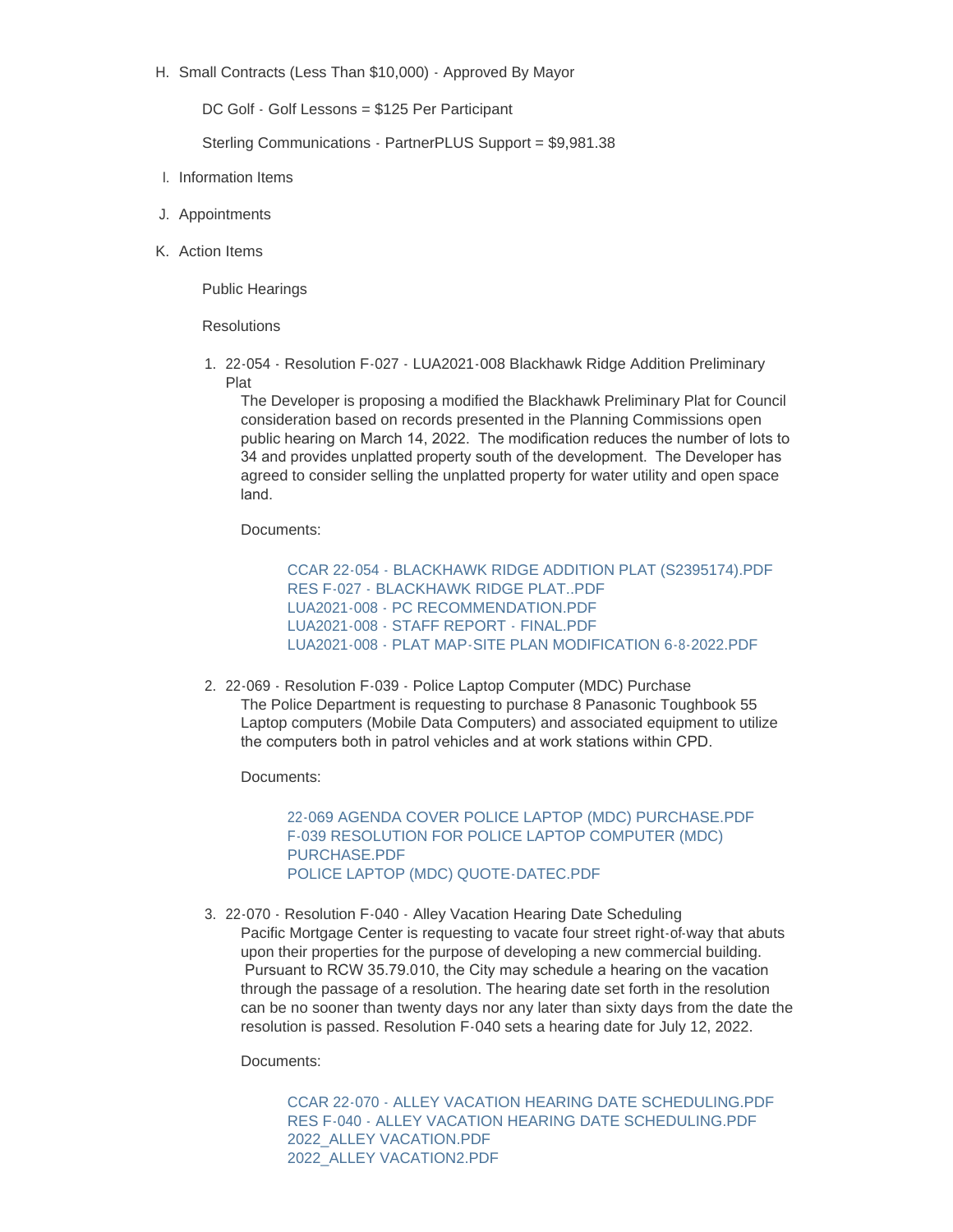22-071 - Resolution F-041 - Fiber Broadband Design Services Contract 4. The Public Works Department and Light Department solicited a proposal from licensed contractor for fiber broadband design and consulting services for the purpose of creating a secure and reliable fiber optic system for vital Water Department, Wastewater Department, and Light Department infrastructure, and to comply with Homeland Security requirements for infrastructure security directives. In addition to increasing security and reliability, upgrades made to the City's fiber optic communication system will factor in the City's potential for future growth. Staff is recommending acceptance of Zero DB Communications proposal, totaling \$ 92,330.00. This project is eligible for ARPA funds.

Documents:

## CCAR 22-071 - [FIBER BROADBAND DESIGN SERVICES.PDF](https://www.cityofcheney.org/AgendaCenter/ViewFile/Item/4000?fileID=8666) RES F-041- [FIBER BROADBAND DESIGN SERVICES.PDF](https://www.cityofcheney.org/AgendaCenter/ViewFile/Item/4000?fileID=8667) [ZDB AGREEMENT AND PROPOSAL.PDF](https://www.cityofcheney.org/AgendaCenter/ViewFile/Item/4000?fileID=8668)

#### **Ordinances**

22-052 - Ordinance Y-26 - 2022-2027 Capital Facilities Plan 1. On April 11, 2022 the Planning Commission held a Public Hearing on the 2022- 2027 Capital Facilities Plan with recommendation that the plan be sent to City Council for adoption.

Documents:

CCAR - 22-052 - [CAPITAL FACILITIES PLAN.PDF](https://www.cityofcheney.org/AgendaCenter/ViewFile/Item/4001?fileID=8669) CFP 2022-2027 - [PC RECOMMENDATION SIGNED.PDF](https://www.cityofcheney.org/AgendaCenter/ViewFile/Item/4001?fileID=8670) [ORD Y-26 CAPITAL FACILITIES PLAN.PDF](https://www.cityofcheney.org/AgendaCenter/ViewFile/Item/4001?fileID=8671) [2022-2027 CAPITAL FACILITIES PLAN - 05-11-22.PDF](https://www.cityofcheney.org/AgendaCenter/ViewFile/Item/4001?fileID=8672)

2. 22-068 - Ordinance Y-28 - Update To The 2022 Salary Ordinance This update to the salary ordinance includes changes to the wage classifications for the Fire Chief based on salary survey data and wage increases in the IAFF bargainging unit members and to the Accounting Manager based additional duties and supervisory responsibilities as assigned by the Finance Director in collaboration with the City Administrator.

Documents:

[2022 SALARY ORDINANCE Y-28 - COUNCIL ACTION SHEET.PDF](https://www.cityofcheney.org/AgendaCenter/ViewFile/Item/4003?fileID=8678) [2022 SALARY ORDINANCE Y-28.PDF](https://www.cityofcheney.org/AgendaCenter/ViewFile/Item/4003?fileID=8679) [2022 SALARY ORDINANCE Y-28 TABLE.PDF](https://www.cityofcheney.org/AgendaCenter/ViewFile/Item/4003?fileID=8680) [ATTACHMENT A TO 2022 SALARY ORDINANCE Y-28.PDF](https://www.cityofcheney.org/AgendaCenter/ViewFile/Item/4003?fileID=8681)

- Other Business L.
- M. Staff Reports
- N. Mayor's Report
- O. Council Reports
- P. Executive Session

Executive Session As Per RCW 42.30.110(1)(B) To Consider The Selection Of A Site Or The Acquisition Of Real Estate By Lease Or Purchase